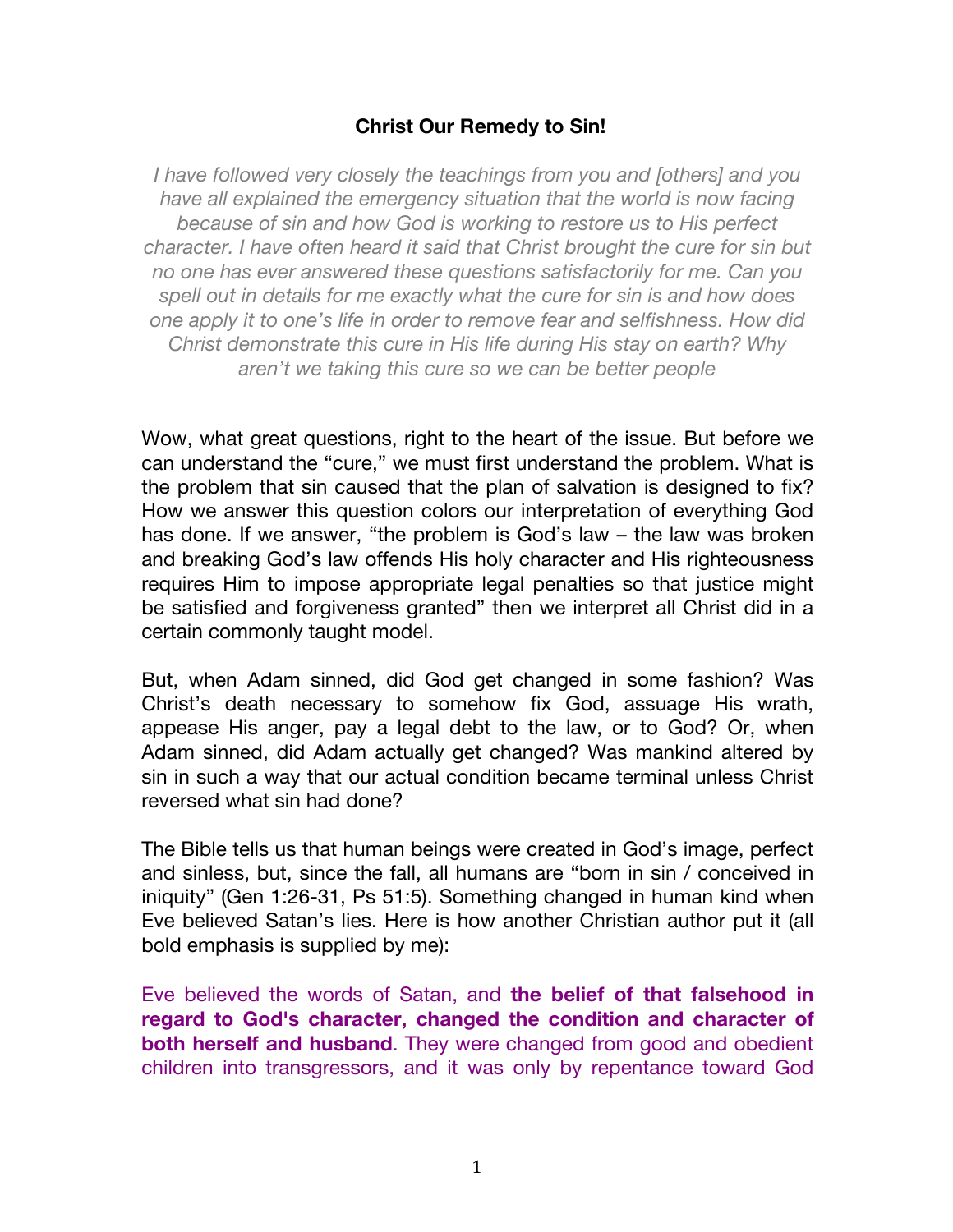and faith in the promised Messiah that they could **hope ever to regain the lost image of God**. -- Review & Herald, January 5, 1886, par. 8

What were Adam and Eve hoping for by repentance and faith in the promised Messiah? That God would forgive? That their penalty would be paid? That God's anger would be appeased? No, that they would be restored back to God's original ideal – perfectly restored to His image!

And what does it mean to be in God's image? "God is love" (1John 4:8). When Adam and Eve sinned they were no longer beings who operated upon the principle of perfect love. Once Adam and Eve sinned, their very natures were changed, psychologically, neurologically, biologically, genetically, such that, without divine intervention, their

condition was incompatible with life. In other words, their condition was terminal. (John 5:24, Gal 6:8, James 1:15)

Why?

All life in the universe is created to operate only in harmony with God's law of love. God's law of love is the design template for life. The Scripture tells us love is the principle of "giving," of beneficence, of other-centered selfless regard and this love originates in God (1Cor 13:5, John 15:13, John 3:16, 1John 3:16, 1John 4:8, Romans 1:20). Mankind was created in God's image to love freely, without selfishness or fear. But lies believed broke the circle of love and trust and resulted in fear and selfishness taking root in the human heart. Fear and selfishness is commonly known as "survival of the fittest."

The Bible refers to the survival-of-the-fittest instinct as "the law of sin and death" (Romans 8:2). It is Satan's infection to God's creation. It is the principle that is the opposite of love and at war with God's law of love. This concept is stated succinctly below:

**All sin is selfishness. Satan's first sin was a manifestation of selfishness.** He sought to grasp power, to exalt self. A species of insanity led him to seek to supersede God. And the temptation that led Adam to sin was Satan's declaration that it was possible for man to attain to something more than he already enjoyed, possible for him to be as God Himself. **The sowing of seeds of selfishness in the human heart was the first result of the entrance of sin into the world**. -- Workers' Bulletin, September 9, 1902, par. 3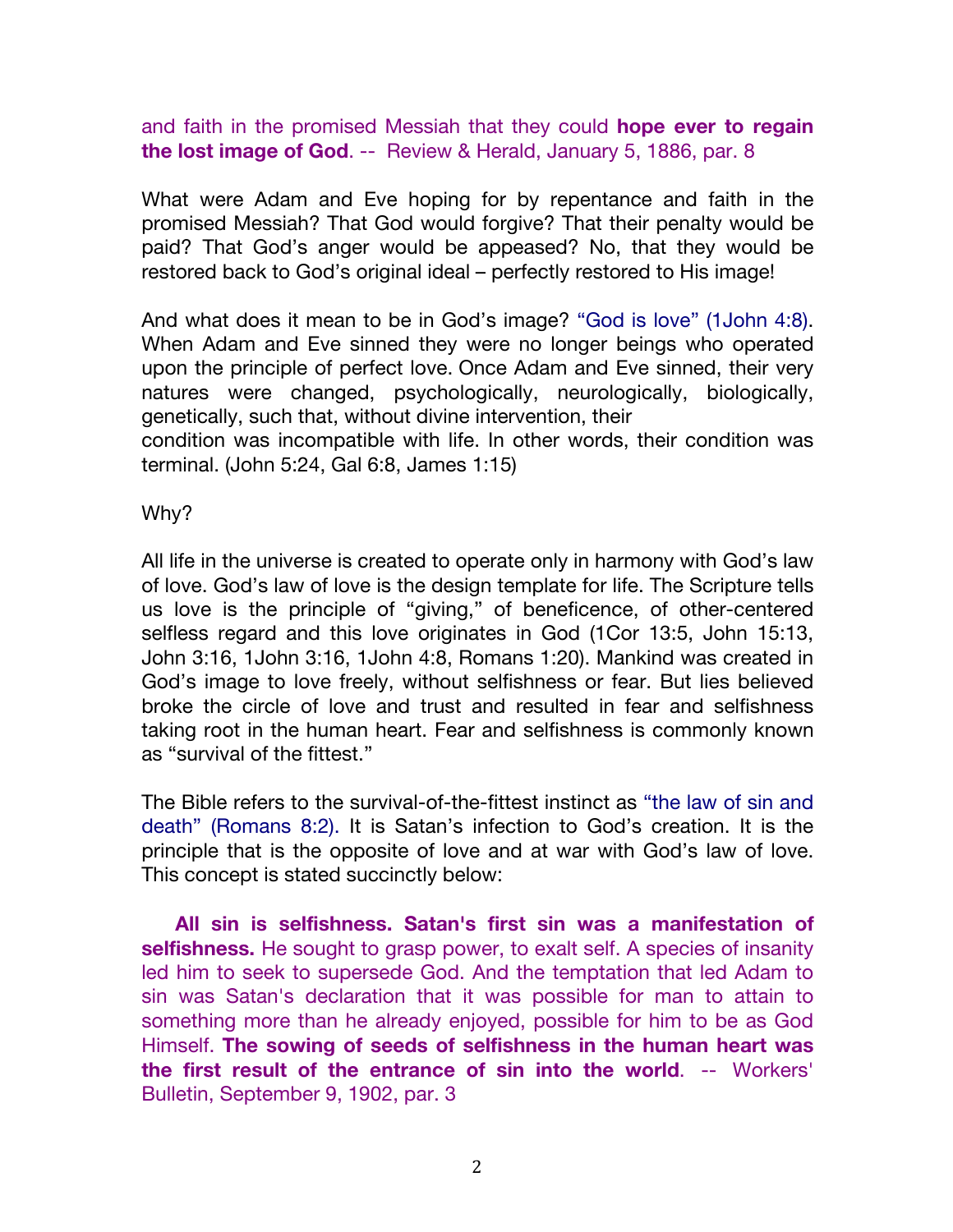A metaphor of the law of love is breathing. With every breath we give away  $CO<sub>2</sub>$  to the plants and the plants give back  $O<sub>2</sub>$ , a perfect circle of free giving which life is designed to operate upon - the law of love in action. If, however, one is "selfish" and hoards his body's  $CO<sub>2</sub>$  by putting a plastic bag over his head, the result is death. Selfishness ends life; love is the basis of life.

When Adam and Eve sinned, love, which had been written in their hearts, was replaced with Satan's law of survival of the fittest. This drive to survive is so strong that humanity alone cannot overcome it. Only divine power can reverse this situation and restore the law of love into the human being. But this had to be done in a human brain. Christ came to achieve this, to remove Satan's law and restore God's law of love in the species human!

Christ, in His human brain, was tempted in every way just as we are yet was without sin (Heb 4:15). In Christ's human brain He destroyed all Satan had worked to achieve (Heb 2:14, 2Tim 1:10, 1John 3:8). Christ, in His human brain, destroyed the survival-of-the-fittest instinct, perfectly restored the law of love, and thereby cured the human condition. He, therefore, became "the source of salvation for all who obey him" (Heb 5:8). Below are some quotes that describe this beautifully:

The atonement of Christ is not a mere skillful way to have our sins pardoned; **it is a divine remedy for the cure of transgression and the restoration of spiritual health**. It is the Heaven-ordained means by which the **righteousness of Christ** may be not only upon us but **in our hearts and characters** (Letter 406, 1906). -- 6 Bible Commentary, 1074.2

In assuming human nature, that he might reach to the very depths of human woe and misery and lift man up, Christ has shown what estimate he places upon the human race. In this work everything was at stake. Satan claimed to be the lawful owner of the fallen race; and with what persistent effort did he seek to overthrow Christ through his subtilty! It was only by the most desperate conflict with the powers of Satan that Christ could accomplish **his purpose of restoring the almost obliterated image of God in man, and place his own signature upon his forehead.** It was a desperate battle; for Satan had so long worked in league with human intelligencies as to almost completely intercept every ray of light shining from the throne of God upon the human mind. **The cross of Calvary alone could destroy the works of the devil**. In that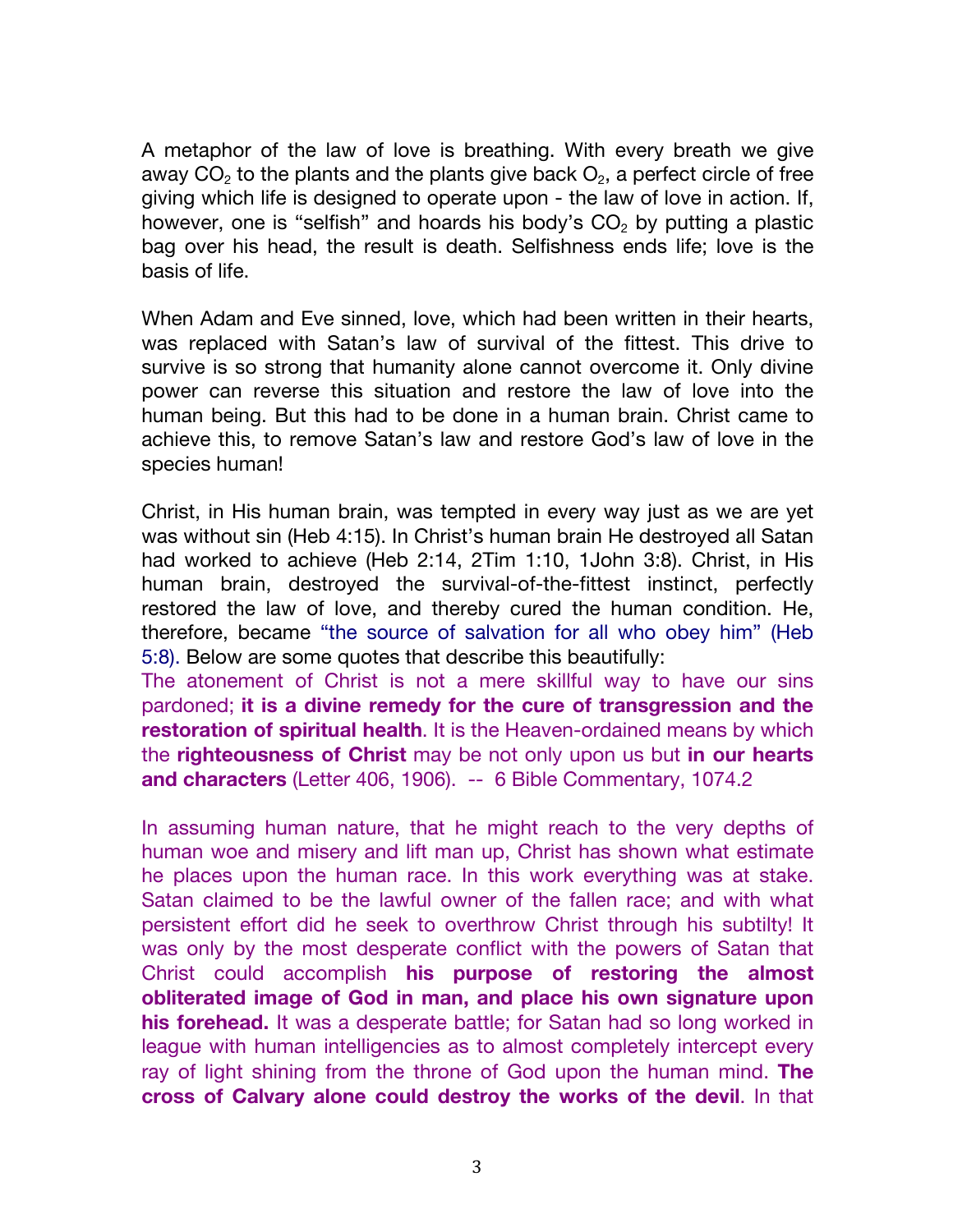wondrous sacrifice all eyes were called to 'behold the Lamb of God, which taketh away the sin of the world.' The love of Christ kindles in the heart of all who continue to behold him. -- General Conference Daily Bulletin, March 2, 1897, par. 17

In the beginning, man was created in the likeness of God, not only in character, but in form and feature. **Sin defaced and almost obliterated the divine image; but Christ came to restore that which had been lost.** -- Great Controversy, pg. 645

Weakened through sin, we can not of ourselves keep the law of God. **But Christ came to our world to restore the moral image of God in men**, and to bring them back from the path of disobedience to a path of obedience. **His mission to the world was to reveal the character of God by living the law, which is the foundation of his government;** and those who will accept him as their personal Saviour will grow in grace, and in his strength will be enabled to obey the law of God. -- Signs of the Times, February 11, 1897, par. 15

In the person of Jesus, selfishness – survival of the fittest – was destroyed and perfect HUMAN character was developed. In Jesus, humanity was restored back to God's original design. Through His life, Christ developed a perfect human character and, at the cross, He completed His work of perfecting humanity by destroying the infection of selfishness (fallen nature). It is Christ's perfect character which we receive via the work of the Holy Spirit, which heals and transforms us! We actually become "partakers of the divine nature!" (2Pet 1:4).

But when he, the Spirit of truth, comes, he will guide you into all truth. He will not speak on his own; he will speak only what he hears, and he will tell you what is yet to come. 14 He will bring glory to me by **taking from what is mine and making it known to you.** <sup>15</sup> All that belongs to the Father is mine. That is why I said **the Spirit will take from what is mine and make it known to you**. -- John 16:13-15

What is it that Christ has that we need? A perfect character in harmony with God's law of love. He writes His law in our hearts and the law is a transcript of His character:

This is the covenant I will make with the house of Israel after that time, declares the Lord**. I will put my laws in their minds and write them on their hearts**. I will be their God, and they will be my people. -- Heb 8:10